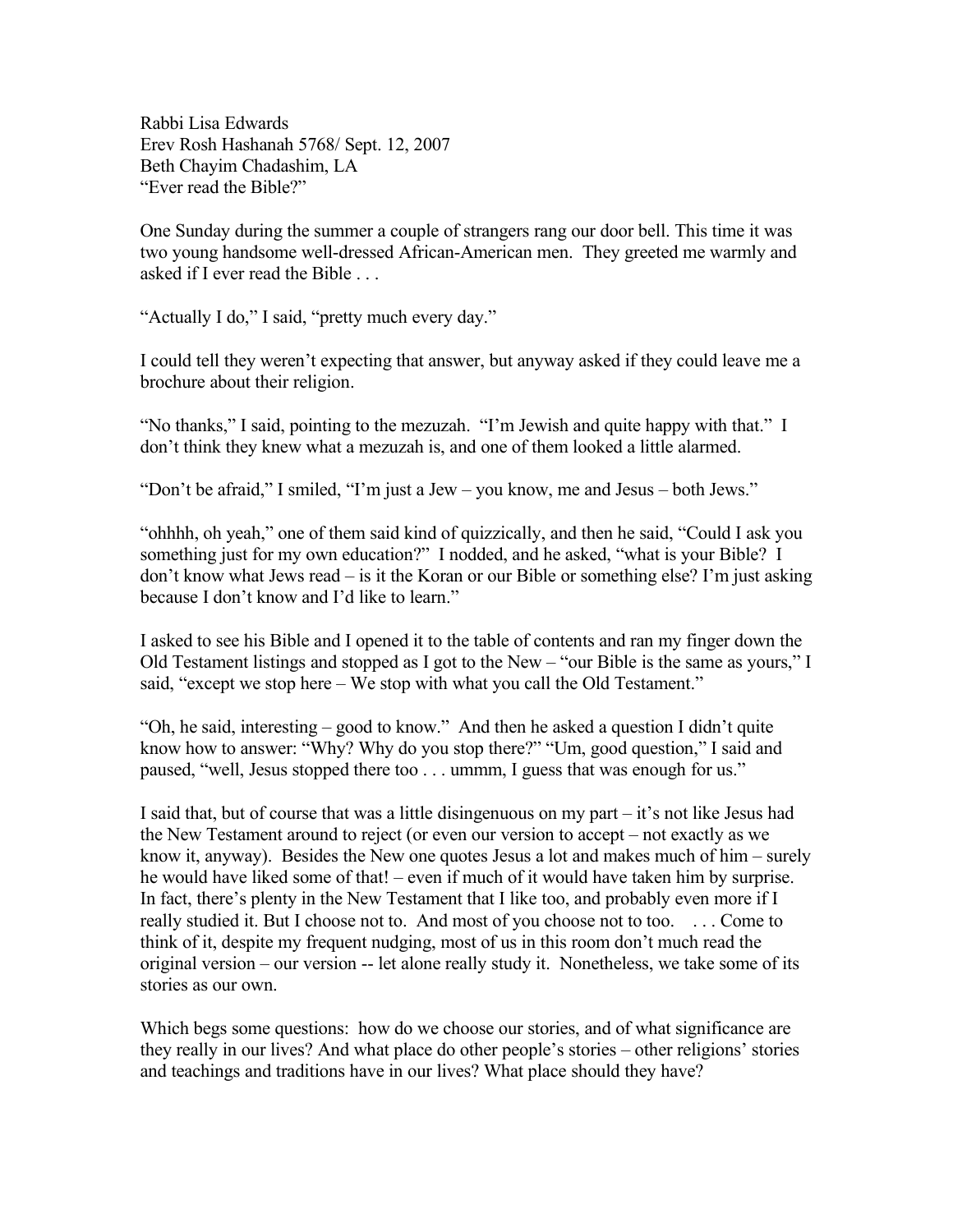Just two weeks ago, Rabbi Eric Yoffie, president of our own Union for Reform Judaism, gave a news-making speech to the Islamic Society of North America [ISNA]. Rabbi Yoffie gently reprimanded them and us for not knowing each others' stories, and for allowing that to lead us toward thinking God might approve of only one set of those stories. "Surely," Rabbi Yoffie suggested, "[this] God is big enough to accommodate a range of thinking and an inescapably plural religious reality. And surely, because God is God and we are not God, we can recognize that other religions have much to teach us. "It is our collective task," he told the Muslims gathered there, "to strengthen and inspire one another as we fight the fanatics and work to promote the values of justice and love that are common to both our faiths.["1](http://www.bcc-la.org/drashot/5768erevRH.html#footnote1)

In the audience at Rabbi Yoffie's address was a man named Eboo Patel, founder and director of a forward-thinking Chicago-based, international organization called the [Interfaith Youth Core](http://www.ifyc.org/) (spelled C-O-R-E!, by the way]. Dr. Patel, an American Muslim of Indian heritage, is a Rhodes Scholar Oxford Ph.D. in the sociology of religion[.2](http://www.bcc-la.org/drashot/5768erevRH.html#footnote2) 

In a recent on-line essay Patel writes of a friendly encounter he had at that same conference where Rabbi Yoffie spoke:

I ran into a Muslim high school kid I know.

"Good summer?" I asked.

"Great summer," he said. "I went to a Muslim camp."

"Yeah, what did you learn?" I asked.

"To love Jesus," he said.

Dr. Patel goes on to remind us that Muslim tradition views Jesus, and Moses, and Abraham, Ishmael, Isaac, and Jacob, among others, as prophets and teachers whose example of mercy and monotheism are part of Muslim teaching.

Dr. Patel and Rabbi Yoffie, in their call to share our learning with one another, echo and perhaps also add to a famous teaching found in the Talmud:

It seems that the students of two famous Jewish teachers – Shammai and Hillel – were in a 3 year dispute with each other. Each school –Shammai's and Hillel's – claimed that the LAW – halakhah – was in agreement with their views.

Finally a voice rang out from heaven (a bat kol) and announced:

"These and these are both the words of the Living God"

eilu v'eilu divrei Elohim hayyim

That caused a lot of raised eyebrows, and even more when the voice continued, both of these are the words of the living God, and the law is according to the School of Hillel.["3](http://www.bcc-la.org/drashot/5768erevRH.html#footnote3)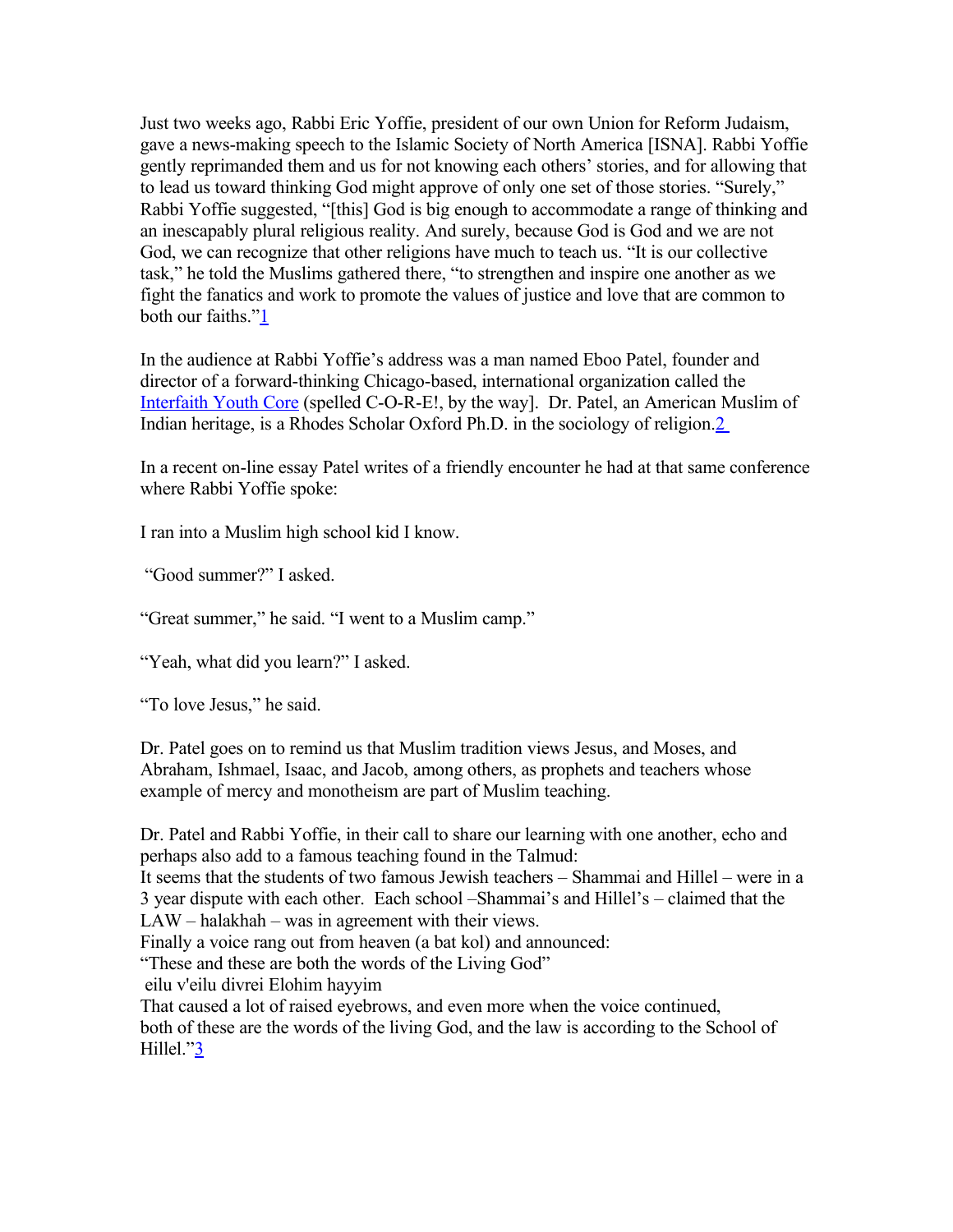Got it so far? [pick out people] You're right and you're right, but …we're going with you.

"Why?" You might ask [point at one]…and [point at the other] you might ask.

And the Talmud asks that too – if they're both words of the Living God – what's the deal? Why does Hillel win?

Because, the Talmud answers, the students of Hillel were kindly and modest [some say, amiable and forgiving], they studied their own views and they studied those of the School of Shammai, and were even so [humble] as to mention the views of Shammai before their own views[.4](http://www.bcc-la.org/drashot/5768erevRH.html#footnote4)

Whether a true story or not, as long ago as the 6th century, Jewish tradition teaches that there is more than one way to interpret sacred texts. A fact that all Jews know, and that liberal Jews especially seem to appreciate. And, just as Rabbi Yoffie and Dr. Patel teach today, all those centuries ago what was even more important than one's interpretation was one's willingness to study the views of others, and respectfully to include their teachings - with kindness and modesty – and finally with the knowledge that both views – eilu v'eilu might just be the words of the Living God – divrei Elohim chayim.

Six years and one day out from 9/11 (and still around to count), I feel a more pressing obligation to learn with others – to tell our stories and listen to theirs – to bring our worlds together, to bridge our worlds, to remind ourselves that our worlds need live together in this -- our one world.

This world. . . this world. Not just olam hazeh, as Talmud calls it – the opposite of olam ha-bah – "the world to come." But this world – as we know it today – the one we're living in… I was talking recently with a fellow baby-boomer who remarked that a huge difference between our generation and any to follow is that our generation – the baby boom generation – was the last to grow up feeling like our children will inherit a better world than we did. I question that assessment – perhaps every generation of parents hopes they will leave a better world to their children, but surely many generations – especially Jewish parents -- have questioned whether this was so. I know my own parents -- the memory of them is such a blessing – already well into adulthood during WWII – hesitated for many years before having children, thinking this was no world to bring children into. Perhaps the oldest of the boomers, or the youngest of my parents' generation, briefly thought we were all headed in the right direction – But when exactly was that?

Perhaps post the founding of the State of Israel and pre-the Cuban Missile Crisis?

Or before WWII perhaps?

One of my colleagues tells us that just before WWII American Jews of Yiddish descent believed in -- three worlds -- drie velten: this world -- die velt  $-$ ;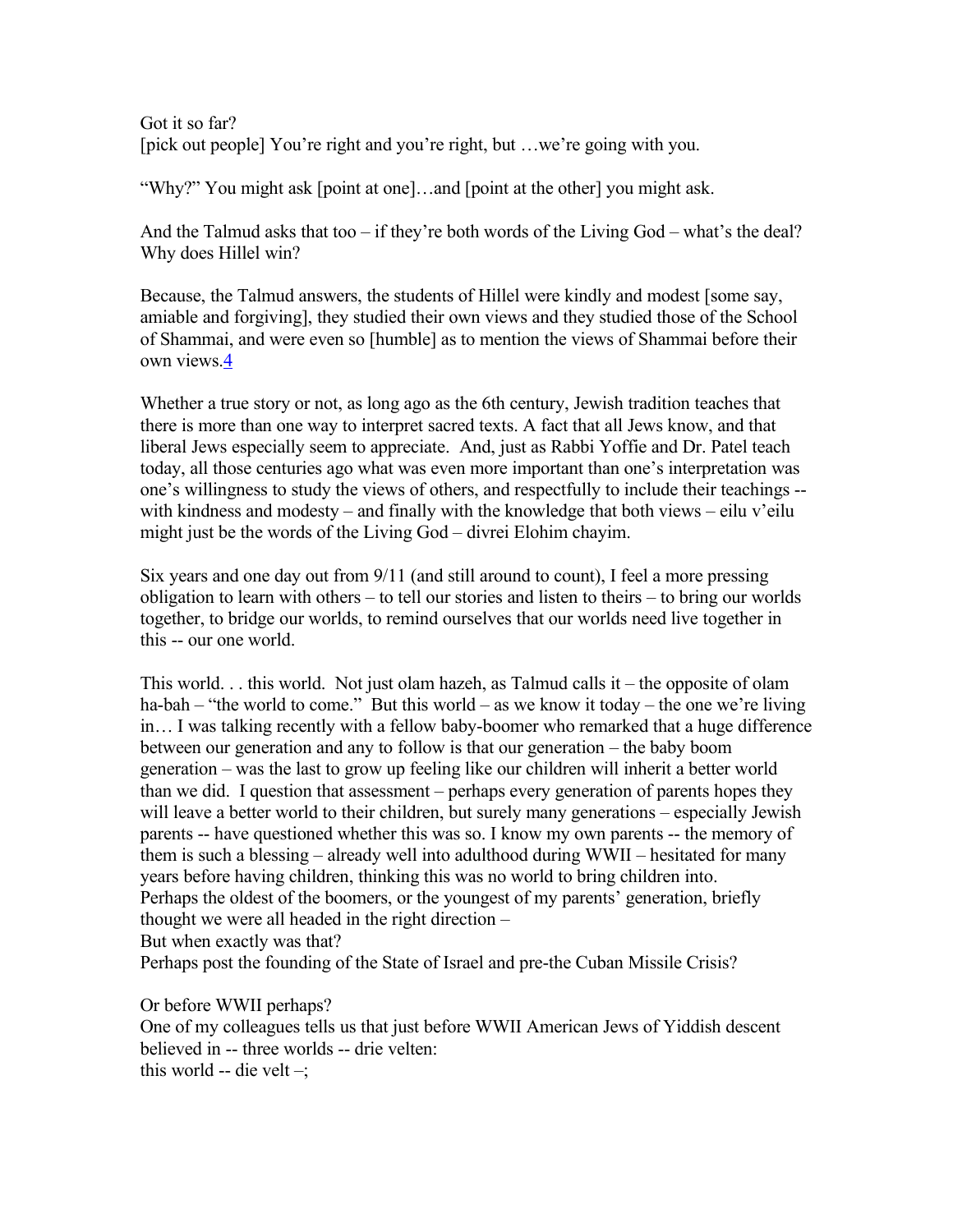the next world -- yene velt  $-$ ; and Roosevelt[.5](http://www.bcc-la.org/drashot/5768erevRH.html#footnote5)

And then there's what we now know about Roosevelt refusing Jewish refugees and much more...sigh I sometimes wonder if Tisha B'av -- the annual Jewish fast day of mourning for all the tragedies that have befallen the Jewish people – wasn't invented simply to remind us that every generation has faced tough times and still kept Judaism alive, and still gave birth to yet another generation.

At the end of that Talmud discussion about the School of Hillel and the School of Shammai comes a disturbing epilogue. Our Rabbis taught: For another two and a half years the School of Shammai and the School of Hillel were again in dispute, Shammai asserting that it would have been better had humans NEVER been created, and Hillel maintaining that it is better that humans had been created.

Finally, both schools took a vote and decided that it would have been better had humans NEVER been created, but since they were, let each person investigate his/her past deeds or, others say, let each examine his/her future actions. [Eruvin 13b]

And there we have – for all time -- our annual assignment for these Days of Awe and the month leading up to them – to investigate our past deeds AND examine our future actions. To use our past to change ourselves in order that we might create a better future.

 It quite saddens me, frankly, that the School of Shammai and the School of Hillel both decided it would have been better had humans NEVER been created -- how sad that well before humans inflicted global warming or global warfare on our planet, we had already done plenty to make our sages wary. But Shammai and Hillel's response – their mutual response -- to nonetheless reflect and take action – now that inspires me.

 So suppose for a moment we are forever-post-feeling-like-we're-going-to-leavebehind-a-better-world-than-the-one-we-came-into, it takes us back to the charge from both Hillel and Shammai: nonetheless here we are – so what are we going to do about it?

Tomorrow morning we will read and hear again that annual challenge – the unetaneh tokef reflection – powerful words, powerful music, dramatic recitation before the open ark of a God judging each of us, a litany of life's uncertainties.

On Rosh Hashanah it is written and on Yom Kippur it is sealed, who shall live and who shall die…

Verse after verse, it's easy to be hypnotized or frightened by the stunning, scary poetry. But the verses are not really a prayer offered to God, not a plea for mercy from on high, but a call to action. The unetaneh tokef is about Hillel and Shammai's charge to us – do tshuvah, tefilah, tzedakah says the prayer - investigate our past, examine our future; and pray; and do what is just.

Which leads us to another verse of the Unetaneh Tokef -- a less noticed verse: "You [God] will open the book of remembering – v'tiftakh et sefer ha-zikhronot – and it will read itself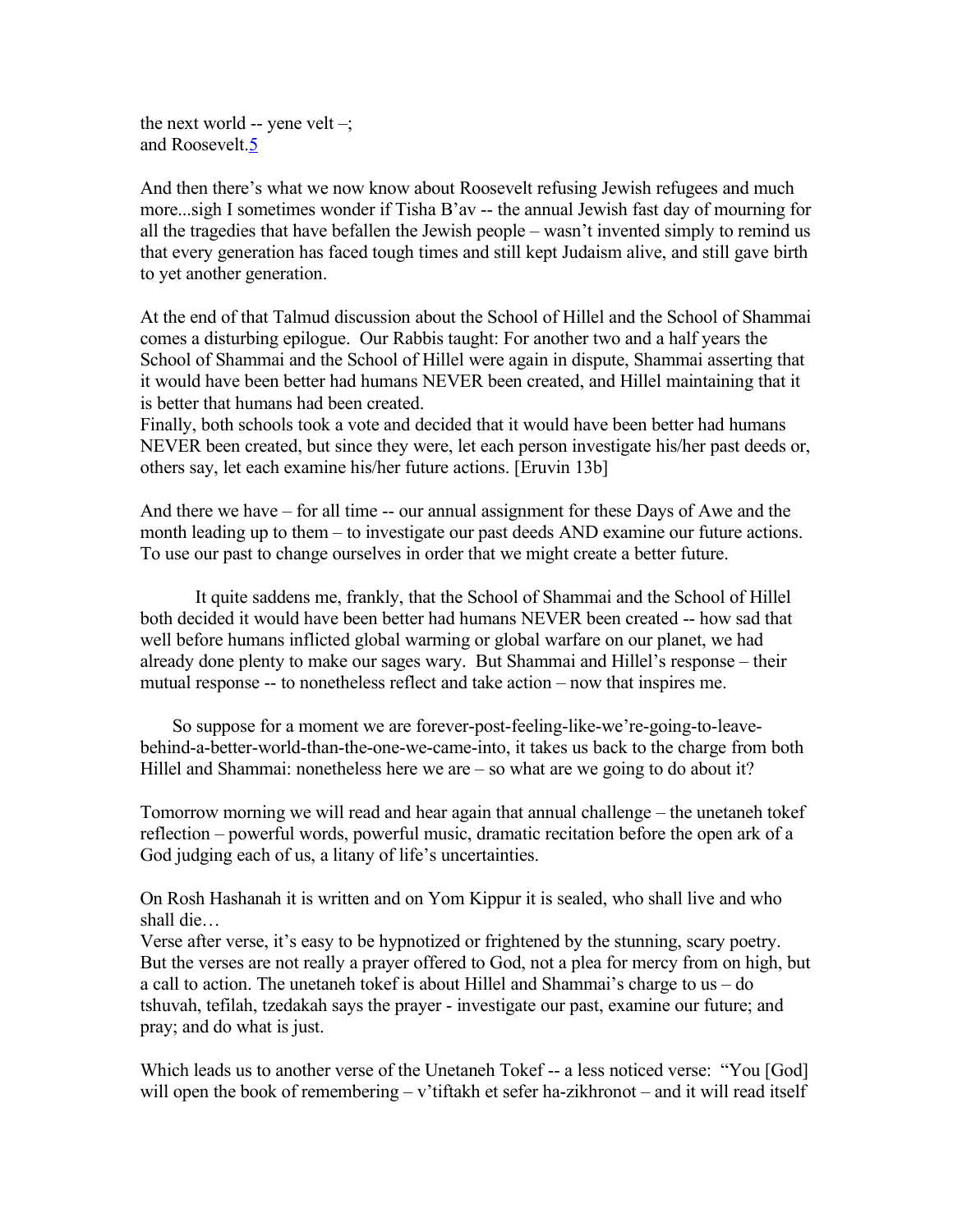u-mei-eilav yikarei, and the seal of every person's hand is in  $it - v'$ khotam yad kol adam bo.

This is not God writing your name in a book of life – this is God exhorting us to investigate our past. This is you  $\&$  this is I signing our own names in a book of remembrances – it is each of us, signing off on having investigated our past – on coming to terms with it, on resolving to make use of what we have seen and done and learned. And it is all of us together – you  $& I$  -- signing up for the future.

What falls to chance and what do we have a hand in? Judaism clearly does believe we have a hand in changing, in healing, in working toward a better future.

I want to accept Rabbi Yoffie's charge, and I want you to join me. In the months and years to come let's take action – let's have more interaction with people who have stories different from ours.

We've actually begun this already. In the past year BCC members Jerry Nodiff and Michael Halstater, along with a number of helping hands, put together an amazing series of Interfaith studies called Bridges to Understanding, those focused mainly on Muslim-Jewish dialogue. Sharing stories, texts, teachings – you know the routine – as an LGBT inclusive Jewish congregation, we've spent years already coming to understand how stories – personal and cultural – help overcome prejudice and establish friendships. And we have a lot still to do -- even dialoguing and sharing between the L's and G's and B's and T's and straight-but-not-narrows within our own community. Let's not forget to do that part – to talk with each other.

We've also, as a congregation, begun to share with other diverse Jewish communities as well. Through Davi Cheng's and then BCC's association with B'chol Lashon – "In Every" Tongue" -- the Jewish institute that brings together Jews from varied ethnic and racial origins, as well as interracial and interfaith families -- we've begun to widen our perspectives, broaden our outreach, welcome in more and different people to be a part of our community.

For me - until now - this kind of outreach and inreach, learning and sharing, has been primarily because it's fascinating and fun – a pleasure to develop new friendships, to move beyond the safe little LA Ashkenazi Jewish queer community where I am blessed to spend most of my time. But I don't think I realized until recently – until my New Testament friends rang my doorbell, until Rabbi Yoffie spoke, until I bumped into Eboo Patel on the internet – I didn't realize that the invitation I'm issuing to all of us tonight is really a matter of saving the world -- every bit as urgent and compelling as our necessary response to global warming.

In fact, what I'm calling on us to do is to promote global warming – a good kind of global warming! Some glaciers ought to be melted – like the ones that freeze people out of communities, the ones that separate people of different religions, and put up icy walls of prejudice, ignorance, hatred, or just indifference.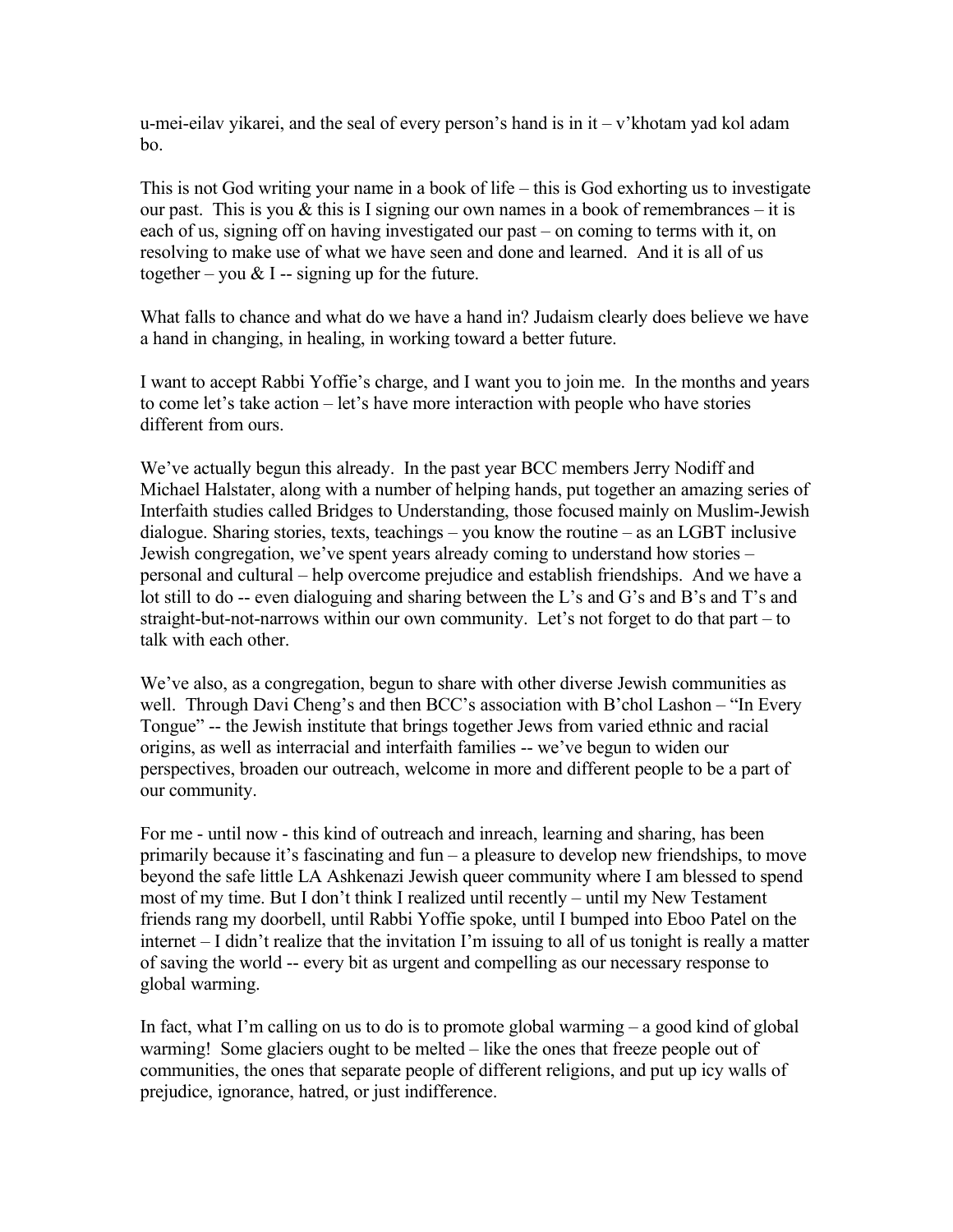When I think of all the things I don't know about Christianity, let alone Islam or Buddhism or Hinduism or any other so-called major world religion, let alone other value systems that people – maybe people right next door to me, maybe people right in this sanctuary – take on as their own . . . We know so little about our neighbors.

And for starters anyway – not to get nations to the peace table – but just between friends and neighbors, what is needed? What will it take really?

When I mentioned the missionaries' visit to some serious Christian friends of mine, they were appalled at the young men's lack of knowledge about Judaism. And they were surprised I gave them as much time as I did (it wasn't very much time really  $-$  a few minutes).

My friends' astonishment made me think – but where would those guys have learned what I wanted them to know about Judaism? I hadn't yet learned what they wanted me to know about Christianity. Perhaps the only place for each of us to learn what the other wanted us to know would be to do exactly what we did – have a brief, earnest, respectful, humble, amiable, forgiving conversation with each other.

For after all, what do we need to know about each other in order to understand and respect and appreciate each others' stories and faith and beliefs? Perhaps if we join in a mutual "investigation of our pasts, and an examining of our hopes for our future" we will -- eilu v'eilu– each of us and all of us -- come to hear - divrei Elohim chayim – "words of the Living God."

Will you join me?

Shana tova u'metuka Ramadan mubarak [let's take the overlapping of our two holy days this year as a sign].

May it be a sweet year of open hands and open hearts, a year of learning and of bringing peace to God's good earth.

**FOOTNOTE 1** <http://urj.org/yoffie/isna/index.cfm>Remarks to the Islamic Society of North America 44th Annual Convention, Chicago, Illinois Friday, August 31st, 2007 By Rabbi Eric H. Yoffie President, Union for Reform Judaism

**FOOTNOTE 2** Eboo Patel is founder and executive director a Chicago-based international nonprofit that promotes interfaith cooperation. His blog, The Faith Divide, explores the tensions between religious pluralists and religious totalitarians. [http://newsweek.washingtonpost.com/onfaith/eboo\_patel/]

**FOOTNOTE 3** [Babylonian Talmud, Tractate Eruvin end of13b]